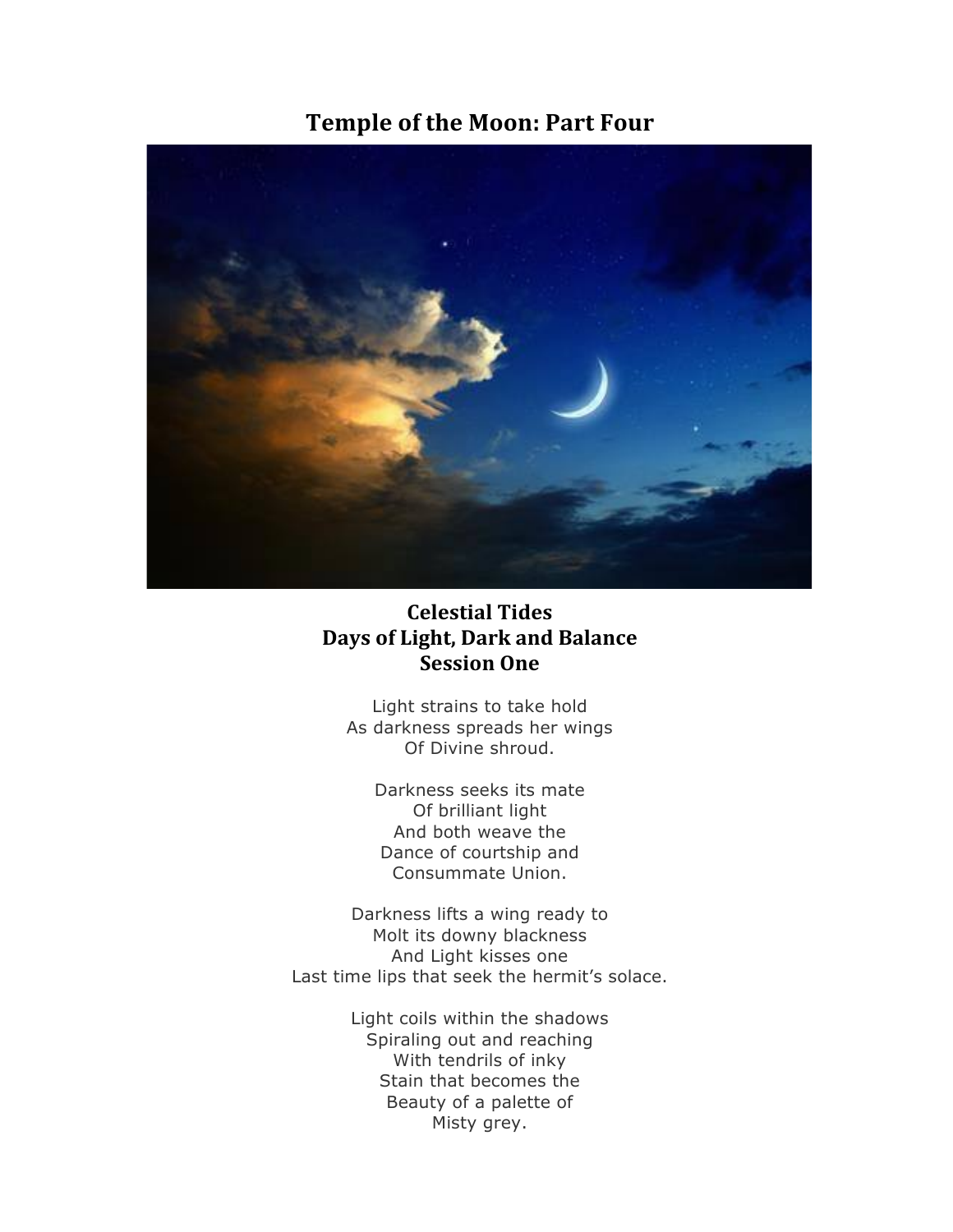#### **Overview of Course**

*Experiential* At the Center of it All

**Expectations and Goals** 

# **Archeoastronomy**

(Handout)

#### **Each are Hemispheric Based…**

| <b>Northern Hemisphere</b> |           | <b>Southern Hemisphere</b> |
|----------------------------|-----------|----------------------------|
| <b>Winter Solstice</b>     | <i>is</i> | <b>Summer Solstice</b>     |
| Vernal Equinox             | is        | <b>Autumnal Equinox</b>    |
| <b>Summer Solstice</b>     | is        | <b>Winter Solstice</b>     |
| <b>Autumnal Equinox</b>    | <i>is</i> | <b>Vernal Equinox</b>      |

# **The Days of Light and Dark**

#### **The Solstices**

Twice in the year the sun apparently changes its course. In midwinter, having reached the lowest point in its path, it turns about and begins to mount the skies; in midsummer, conversely, having attained the highest point it reaches, the sun seems to turn about once more, and descend the steeps of the firmament. These two epochs, the winter and summer solstices as they are called, that mark the sun's annual course, were regarded as supremely important by the ancients and gave rise to great national festivals that were celebrated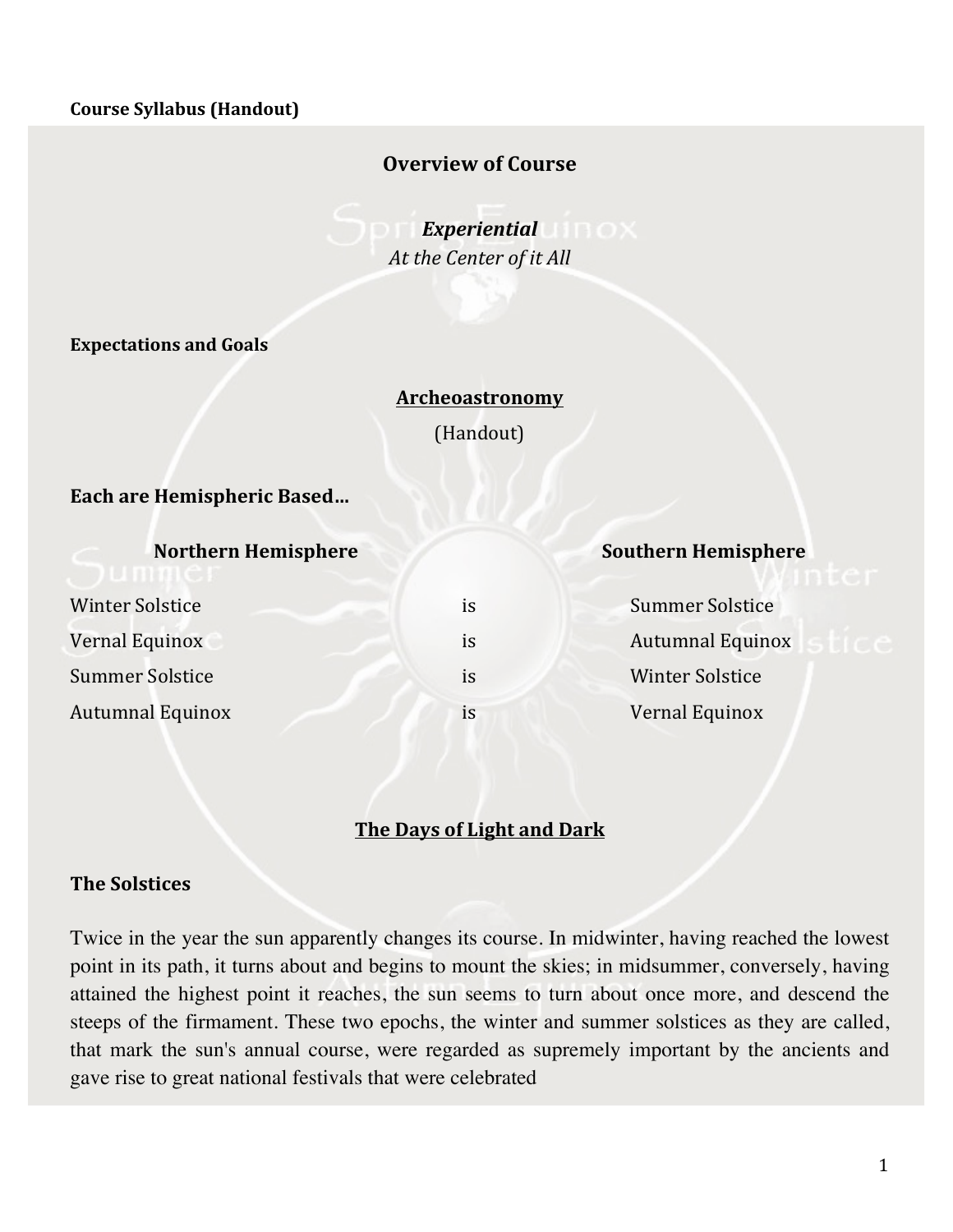#### **Lore** : Evolved From Sun Worship

#### **The Winter Solstice**

**(1.)...** To the inhabitants of **Greenland** it meant the early return of the hunting season, and all nations regarded it as a sign that springtime and harvests were on the way, and the dormant life of the winter season was on the wane.

In many countries this festival season was known as "Yole," or "Yuul," from the word Hiaul, or Huul, which even to this day signifies "the sun" in some languages. From this we get our word "wheel," and the wheel is one of the ancient symbols of the sun, the spokes representing the sun's rays. As we shall see later this symbol was a prominent feature in one of the great solar festivals.

Procopius describes how the men of **Thule** climbed the mountain tops at the winter solstice, to catch sight of the nearing sun after their thirty-five days of night. Then they celebrated their holiest feasts.

Plutarch, referring to the solar festivals of **Egypt**, says, that "about the winter solstice they lead the sacred cow seven times in procession around the temple, calling this the searching after Osiris, that season of the year standing most in need of the sun's warmth."

**In China**, the Great Temple of the Sun at Pekin is oriented to the winter solstice, and the most important of all the State observances of China takes place there December 21st, the sacrifice of the winter solstice.

The **Roman** winter solstice, as celebrated on December 25th (VIII Kal. Jan.) in connection with the worship of the Sun-God Mithra appears to have been instituted in this special form by Aurelian about A. D. 273, and to this festival the day owes its apposite name of 'Birthday of the Unconquered Sun.'

The solar origin of the great feast is attested in **Europe** by bonfires, and the burning of the Yule log, and in the Christmas service chant, "Sol novus oritur."

Even the sacrifices offered to the Sun in pagan times at the great solar festivals find their survival in the sacrifices of a lamb which we offer at Eastertide, and an ox at Christmas. The lighting of the Christmas tree is but the light to guide the Sun-God back to life, and the festival cakes of corn and fruit, made in honour of the Sun in ancient times, and laid on the sacred altars of the Persians as an offering of gratitude to the Lord of Light and Life, find their prototype in the plum pudding that graces the board at our Christmas feasts of rejoicing. Christmas is, therefore, nothing but an old heathen celebration of the winter solstice, the feast of rejoicing that a turning point in the sun's course has been reached, and that the life-giving orb has attained the end of its journey of dwindling hours of daylight, and has started back on a course that brings with it each day an increase of warmth and light. **(1.)**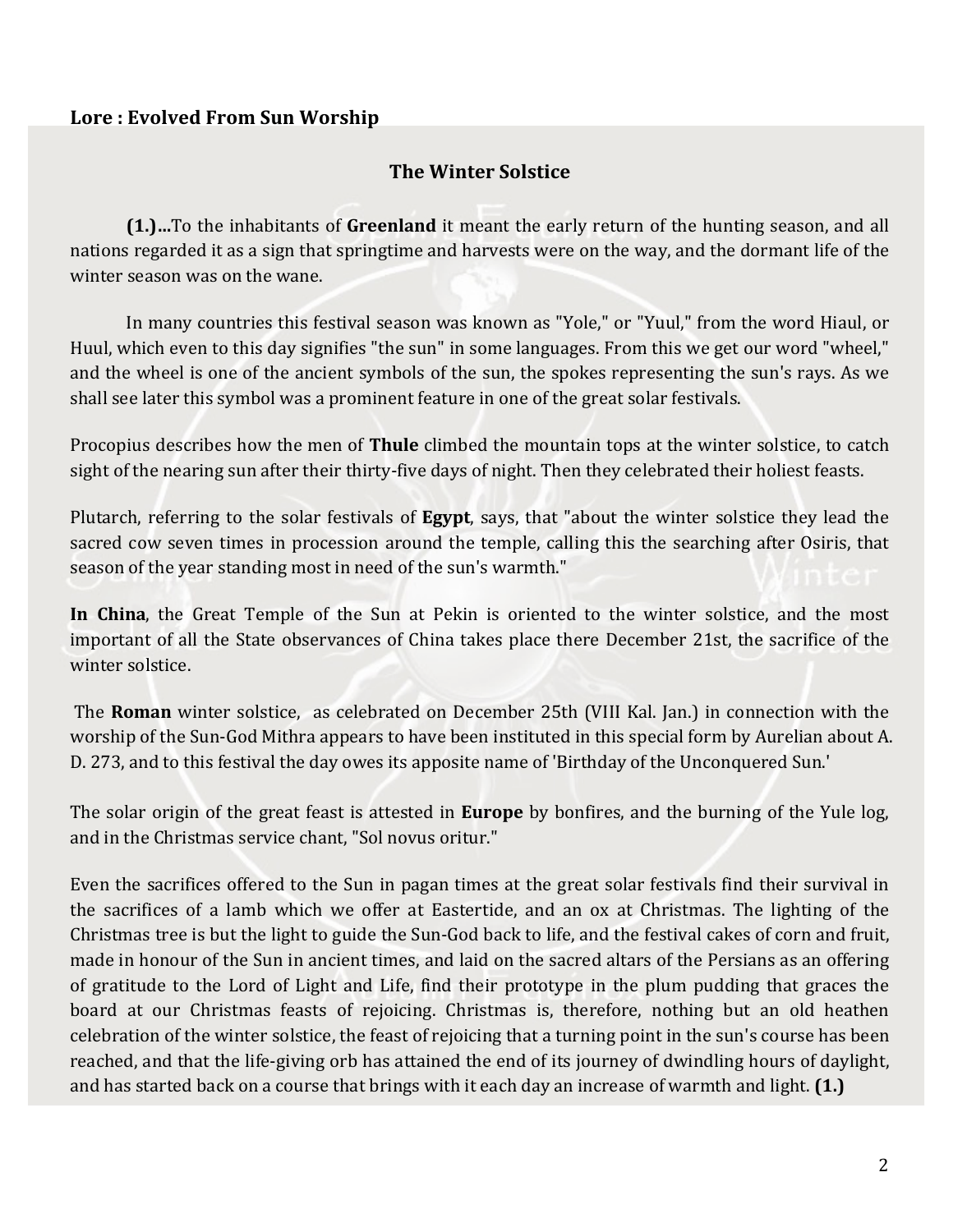# **The Summer Solstice**

#### A MIDSUMMER NIGHT'S DREAM.....

...In fairy legends and folklore, this is supposed to be a night in which the 'veil' between our world and the world of fairy and nature spirits are thin.

It's said that if you hope to catch a glimpse of a fairy, this is the best night. You would first have to find a fairy circle-- a circle of stones in which fairies gather. Or, you'd need to create a place that would attract fairies. Ideally, this should be a natural area of your yard.

Leaving out offerings such as shiny things to play with (crystals, glittery balls) as well as food offerings like honey, milk and fruit will also be inviting to these spirits. One thing you should know, though-fairies are thought to be very tricky, and have even been known to kidnap humans.

Also be wary of other little people, or 'hidden folk' on this night; along with fairies, you might run into trolls or evil nature spirits in the midst of this night**. (4.)**

# **The Standing Stones, Pyramids and More..**

#### **The Great Pyramids of Egypt**

- Are aligned to the rising of the Sun;
- the sun of the summer solstice sets precisely between the largest of the great Pyramids.

# **Stonehenge**

The solstice sun rises between the two heel stones and at mid-day shines directly overhead.

# **Nabta Playa- Egyptian Megolith**

Stones align to the rising Summer Solstice Sun and the stars Sirius, Dughe (Ursa Major) and the stars in the belt of Orion.

# **Ajanta Caves in India**

30 manmade caves. Cave twenty-six aligns to the Summer Solstice sunrise. The statue of Buddha within the cave is illuminated by the Solstice sun.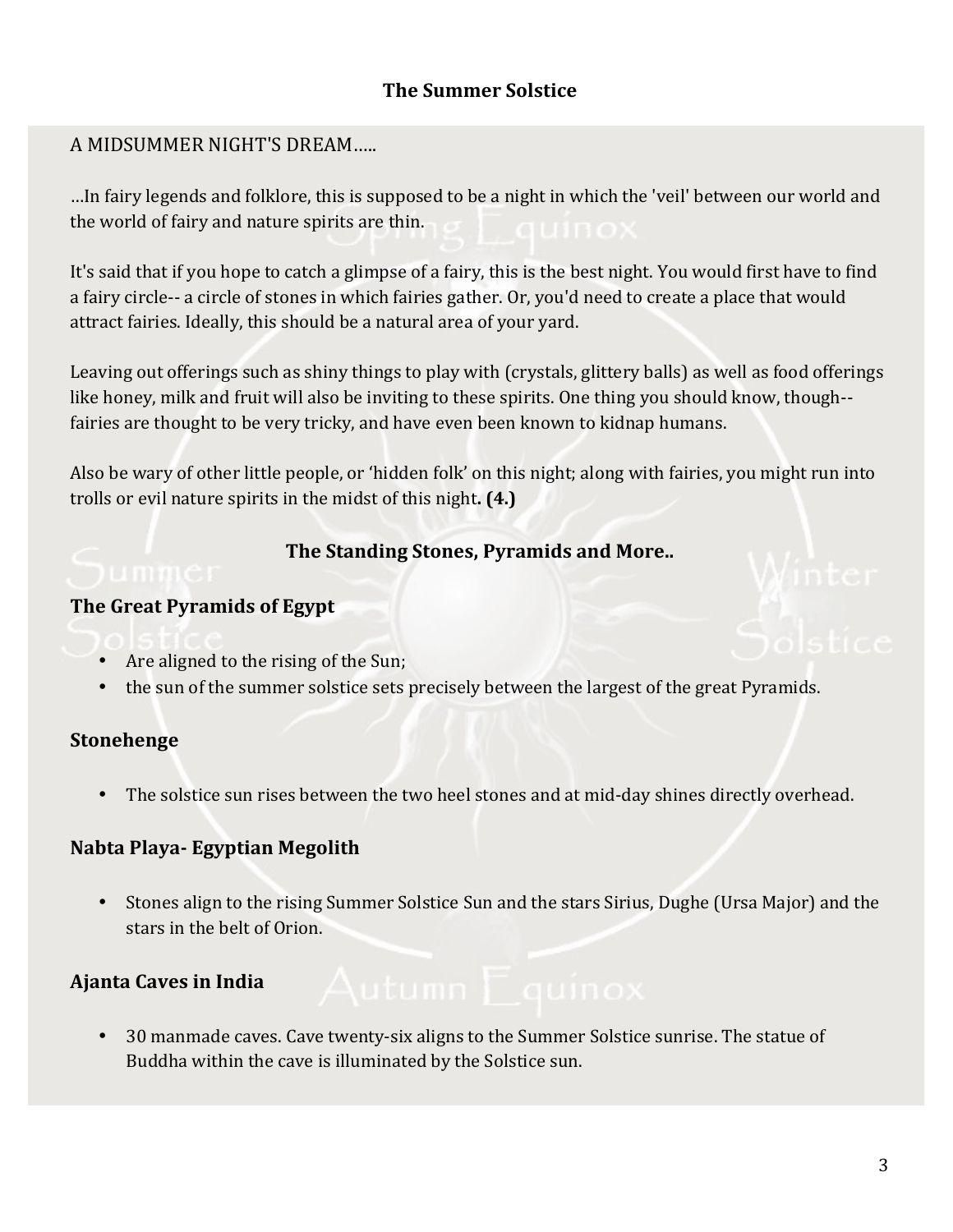**(1.)**... the great celebration of the summer solstice was recognised **throughout Europe**. This was preeminently a fire festival, for the ceremonies featured the lighting of huge bonfires on the hilltops, leaping through the flames, and rolling blazing wheels of fire from the summits of the hills, indicating the sun's descending course in the heavens.

These ancient rites attached themselves in **Christendom** to St. John's eve. It seems as though the same train of symbolism which had adapted the midwinter festival to the nativity, may have suggested the dedication of the midsummer festival to John the Baptist, in clear allusion to his words, 'He must increase, but I must decrease.""

Durandus, speaking of the rites of the Feast of St. John the Baptist, informs us of the curious custom that prevailed of rolling fire wheels down from the hills. This practice was common in **France**, and **many North German** examples of it are on record. The following is an account of one of these festivals, which took place at Conz on the Moselle, in 1823, as described by Grimm:

"Every house delivers a sheaf of straw on the top of the Stromberg, where the men and lads assemble towards evening, whilst the women and girls gather about the Burbacher fountain. A huge wheel is now bound round with straw in such a manner that not a particle of wood remains visible; a stout pole is passed through the middle of the wheel, and the persons who are to guide it lay hold on the ends of the pole, which projects three feet on either side. The rest of the straw is made up into a great number of small torches. At a signal from the mayor of Sierk (who, according to ancient custom, receives a basket of cherries on the occasion), the wheel is kindled with a torch and set rapidly in motion. Everybody cheers and swings torches in the air. Some of the men remain above, others follow the burning wheel down hill in its descent to the Moselle. It is often extinguished before it reaches the river, but if it burns at the moment it touches the water, that is held to be prophetic of a good vintage, and the people of Conz have a right to levy a fuder of white wine upon the surrounding vineyards. Whilst the wheel is passing before the female spectators, they break out into cries of joy, the men on the hilltops reply, and the people from the neighbouring villages who have assembled on the banks of the river mingle their voices in the general jubilee."

There is a striking analogy between the St. John fire celebrations and the **Vedic legend** of Indra's fight with the midsummer demons.

"In this legend, the demon Vritra possessed himself of the sun wheel and the treasures of heaven, seized the women, kept them prisoners in his cavern, and laid a curse on the waters until Indra released the captives and took off the curse."

The significance of the ceremony lies in the details that enter into it, the key to which is found in the following passage from a Vedic hymn: "With thee conjoined, O Indu (Soma), did Indra straightway pull down with force the wheel of the sun that stood upon the mighty mountain top, and the source of all life was hidden from the great scather."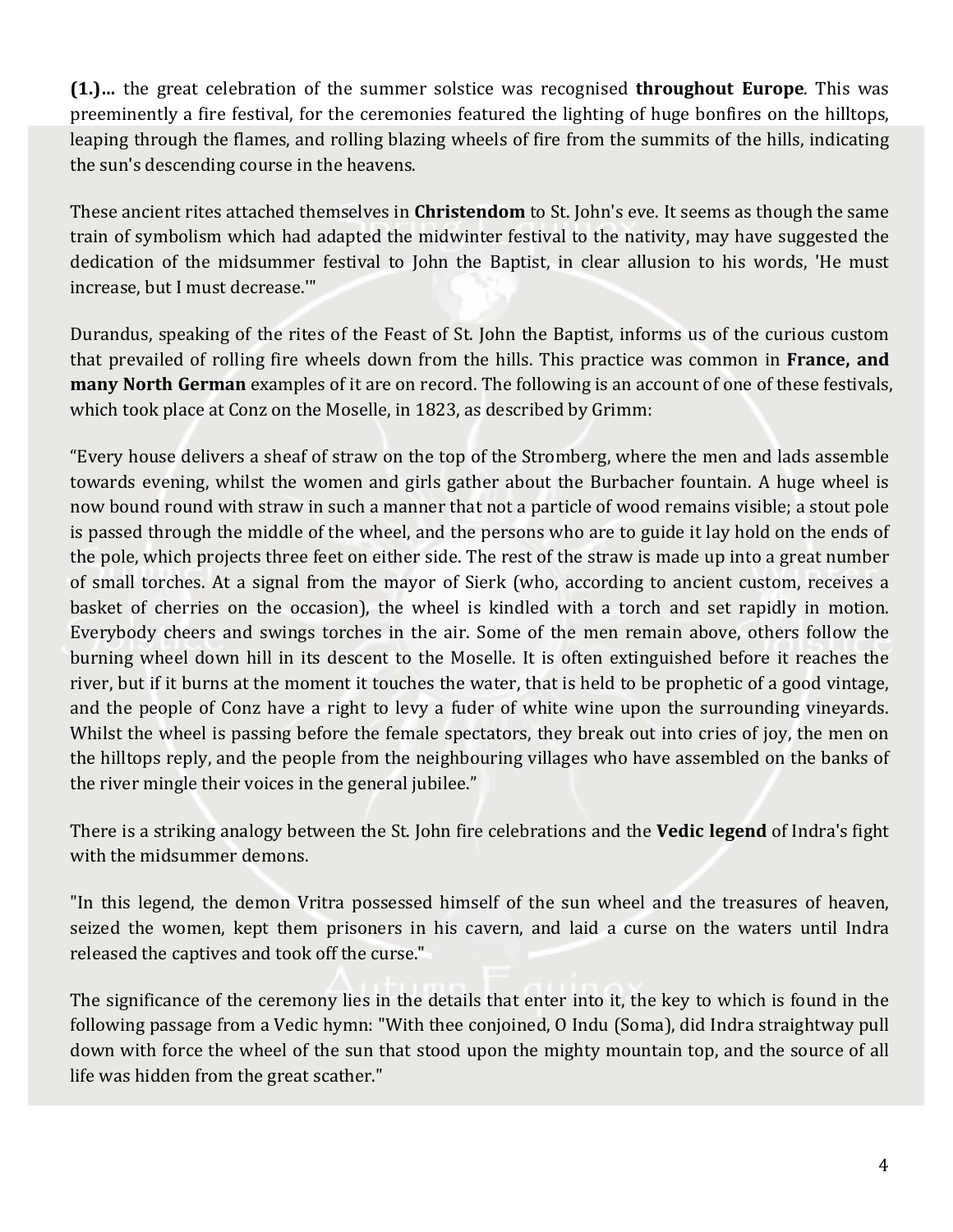The wheel of fire on the hilltop represents the sun resting on the crest of the cloud mountain. Both the wheel and the sun descend from their positions of prominence and are extinguished, the wheel by the waters of the stream at the base of the hill, the sun by the sea of clouds.

The elements of strife and warfare enter into the scene. The descending wheel is pursued to the water's edge by a crowd of men brandishing torches; Indra and his hosts wage successful warfare against the army of the demon Vritra. The fact that women are excluded from the ceremonies emphasises the idea of a combat, for it is their province solely to watch the battle as spectators and cheer the victors.

Another notion associated with this rite of the blazing wheel was that, as the wheel went rolling away from them in its descending course, it symbolised a wheel of fortune, and the ill luck of the people went rolling away, a signal for great rejoicing.

This ceremony of the descent of the wheel was anciently observed on St. John the Baptist's Day at **Norwich, England,** and even to this day it is the custom to light huge bonfires on the hilltops in Ireland, according to the ancient pagan usage when the Baal fires were kindled as part of the ritual of Sun worship. Around these fires the peasants dance, and when the fire burns low, it is the custom to lift children across the glowing embers to secure them good luck during the year, which is similar to the custom practised by worshippers of Baal and Moloch in ancient times of passing children through the fire that burned at the feet of the cruel and insatiable god.

There was also practised in **Ireland**, in connection with the midsummer festival, which celebrated the turning-point of the sun at the summer solstice, a strange dance which was religious in its character, and solar in its origin. The Greeks called this "the Pyrrhic dance" from "pur" meaning fire, and practised it from the most ancient times. The feature of the dance was its serpentine character, as the dancers circled about in a long line simulating the coils of a serpent. In Ireland the dance had the same characteristics, and though the esoteric meaning of the dance had been lost, it was in all probability a mystic rite symbolic of the course of the sun, for the dancers invariably circled from east to west.

In **Wales**, the custom of lighting bonfires on Midsummer Eve is still kept up in many villages, and the peasants gather about them dancing and leaping through the flames. The leaping through the flames is supposed to ward off evil spirits, prevent sickness, and bring good luck.

The **Scandinavians** believed that when midsummer came the death of their Sun-God Balder took place, and to light him on his way to the underworld they kindled bright fires of pine branches, and when, six months later at the winter solstice, he regains his life and mounts to greet them, they burn the yule log and hang lights on the fir-trees to illuminate his upward course.

(the author of the Golden Bough)Frazer tells us how the fern seed, the oak, and the mistletoe are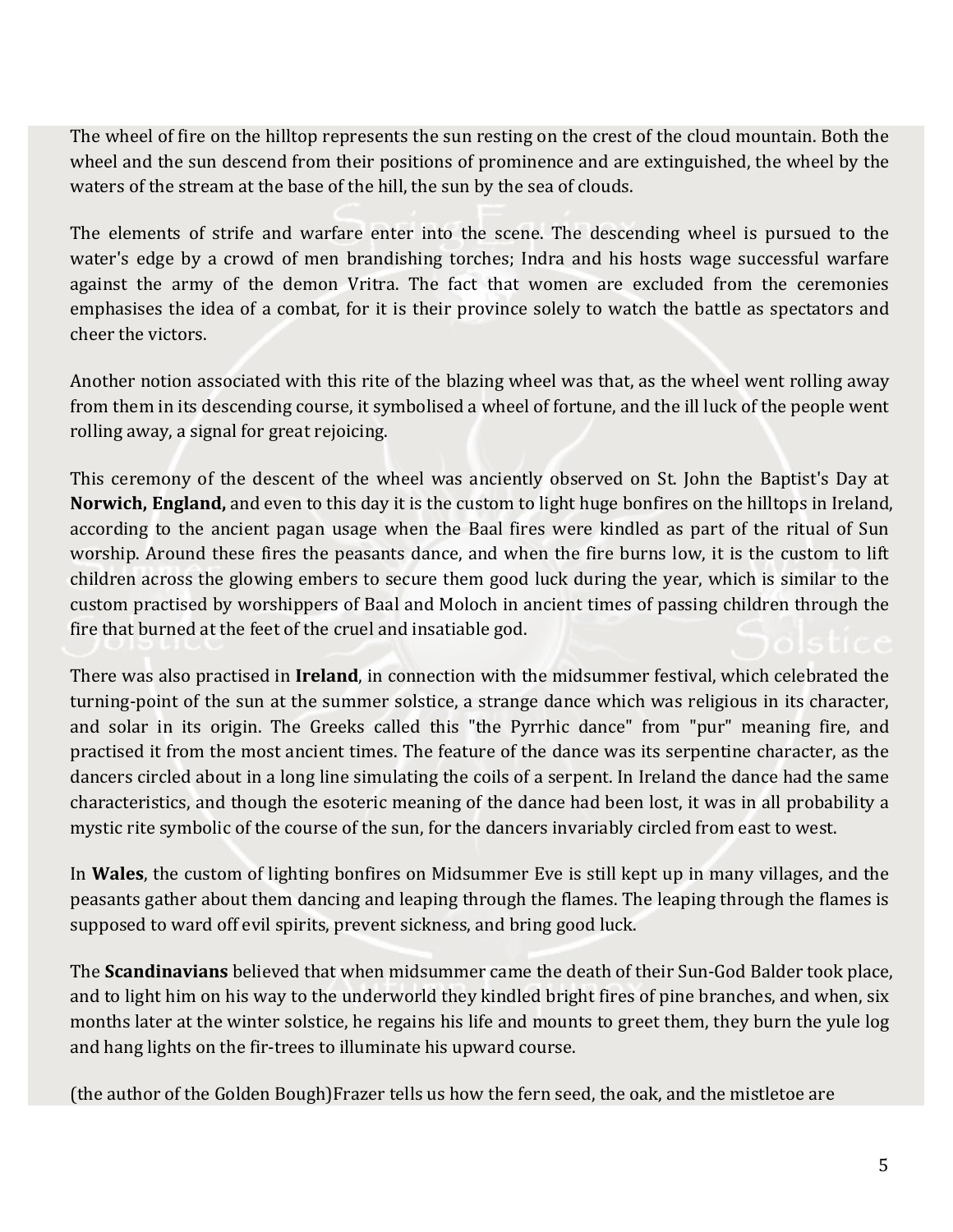closely associated as symbols with the solar festivals celebrated at the winter and summer solstices: The two great days for gathering the fabulous fern seed, which is popularly supposed to bloom like gold or fire on Midsummer Eve, are Midsummer Eve and Christmas, that is, the two solstices. We are led to regard the fiery aspect of the fern seed as primary, and its golden aspect as secondary and derivative. Fern seed, in fact, would seem to be an emanation of the sun's fire at the two turning-points of its course, the summer and winter solstice. This view is confirmed by a **German** story, in which a hunter is said to have procured fern seed by shooting at the sun on Midsummer Day at noon. Three drops of blood fell down, which he caught in a white cloth, and these blood drops were the fern seed. Here the blood is clearly the blood of the sun from which the fern seed is thus directly derived. Thus it may be taken as certain that the fern seed is golden because it is believed to be an emanation of the sun's golden fire.

The most important date of the **Egyptian** year was the twentieth of June, that marked the summer solstice, but more especially the rise of the all-fertilising Nile. This was the New Year Day in Egypt. The greatest solar festival of the Egyptians, however, was the festival of Osiris, and the special feature of this occasion was the procession in which the sacred ox Apis appeared.

The following description of this festival is taken from Mythology and Fables by the Abbé Banier:

"The ox whom the priests nourished with so much care, and for whom all Egypt had such a veneration, was looked upon as a god. To gain some credit to this superstition, they said he represented the soul of Osiris. Herodotus tells us that this ox was to be black over all the body, with a square white mark upon the forehead. Upon the back he was to have the figure of an eagle, a knot under the tongue in the figure of a beetle, the hairs of the tail double, and according to Pliny a white mark upon the right side, which was to resemble the crescent moon. Porphyry says that all these marks had reference to the sun and moon, to whom the ox Apis was consecrated, that the black hair which was to be the colour of his body in general represented the scorching influence of the sun upon bodies, and that the white spot which he had in his which he bore upon the side, were symbols of the moon. The eagle and beetle were also symbols of the sun."

"The festival of Apis lasted seven days. The people went in crowds to bring him from the place where he was found, the priests led the procession, and every one was desirous to receive him into his home. On the day of the Osiris festival the priests conducted the ox Apis to the banks of the Nile and drowned him with great ceremony. He was then embalmed and interred at Memphis. After his death the people mourned and made lamentation as if Osiris had been now dead. The priests cut off their hair, which in Egypt was a sign of the deepest mourning, and this mourning lasted till they got another ox to appear resembling the former in the same marks, when they began to make merry as if the Prince himself had arisen from the dead. The superstition of the Egyptians in relation to the ox Apis was carried to great excess. They honoured him as a god, and consulted him as an oracle; when he took what food was offered to him it was a favourable response, and his refusing it was looked upon as a bad presage."(1.)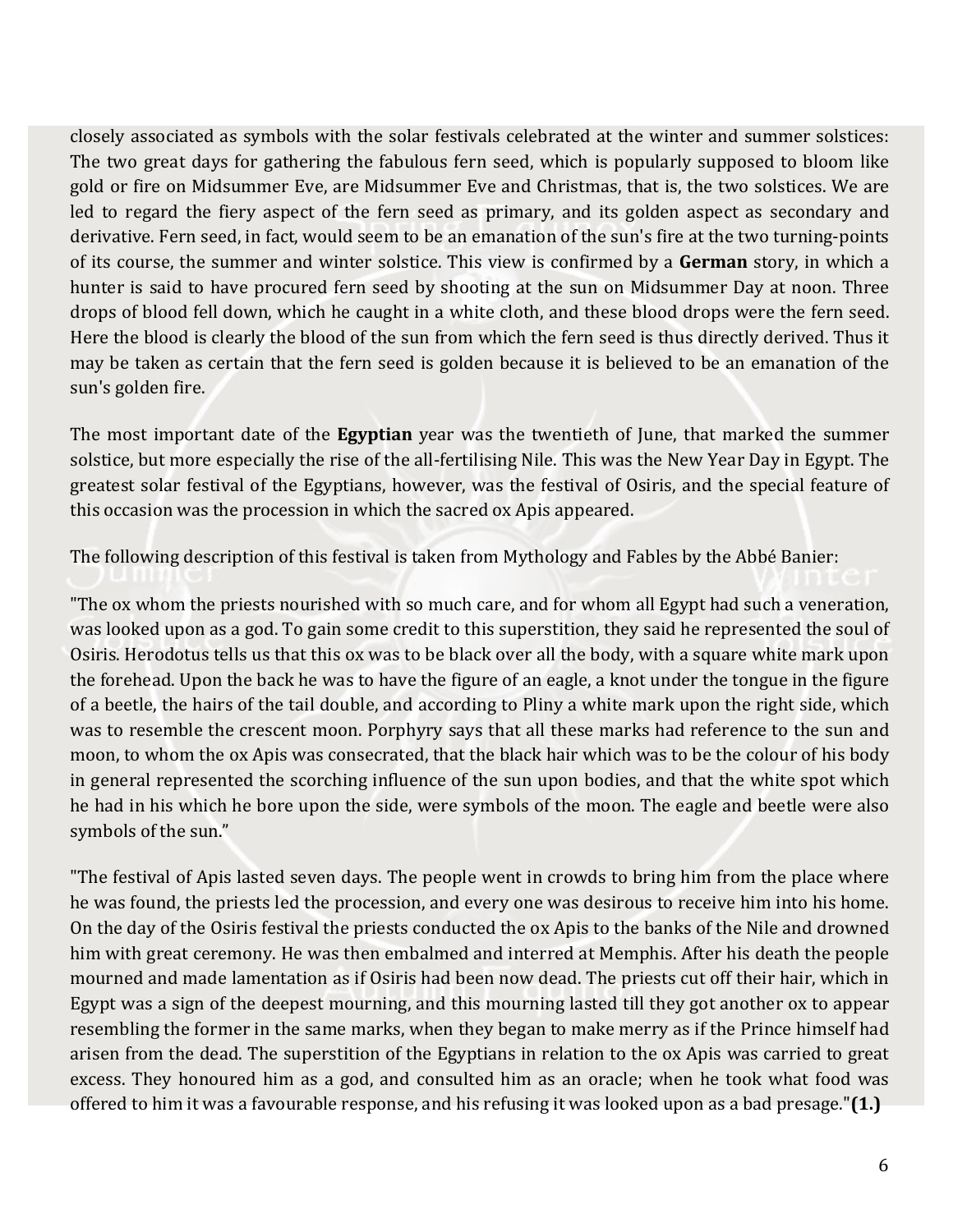# **The Days of Balance**

#### **The Equinoxes**

Simply put, an equinox occurs twice a year – spring and autumn – when the Sun crosses the plane of the Earth's equator. Derived from a Latin term meaning "equal night", an equinox is not actually an entire day, but happens at two specific moments each year when the centre of the Sun is observed directly above a certain location on the Earth's equator. **(2.)** 

# **Nabta Playa Megolith**

**…** the stones also marked the heliacal (star in conjunction with the Sun) rising of stars in the **costellation Orion on the Vernal Quinox and Vega on the Autumnal Equinox.** 

#### **Lore**

# **Echoes The Duality Of Light And Dark**

In Japan, for instance, Vernal Equinox Day (March) and Autumnal Equinox Day (September) are national holidays, spent visiting family graves and holding family reunions. Meanwhile, in Iranian/Persian tradition, the Earth (symbolised by a fighting bull) and Sun (a lion) are considered equal in power on the day of an equinox. **(2.)** 

# **The Vernal (Spring) Equinox**

# **Heralds the Coming of Spring**

... the egg is full of strong symbolism. The yellow yolk of the egg represents the Sun God, while the white of the egg represents the Maiden Goddess. Together, with the shell, the egg represents rebirth and creation. It is interesting to note that left to their own devices, hens produce eggs only when they receive 12 or more hours of sunlight a day–Spring Equinox is when the time of day and night are equal, producing ever lengthening days of more then 12 hours. **(3.)** 

# **The Autumnal (Fall) Equinox**

#### **Marks the Second Harvest**

A festival in honour of the Sun was held on the thirtieth day of Epiphi, called the "birthday of Horus' eyes," when the sun and moon were supposed to be in the same right line with the earth. On the twenty-second of Phaophi, after the autumnal equinox, there was a similar ceremonial to which,